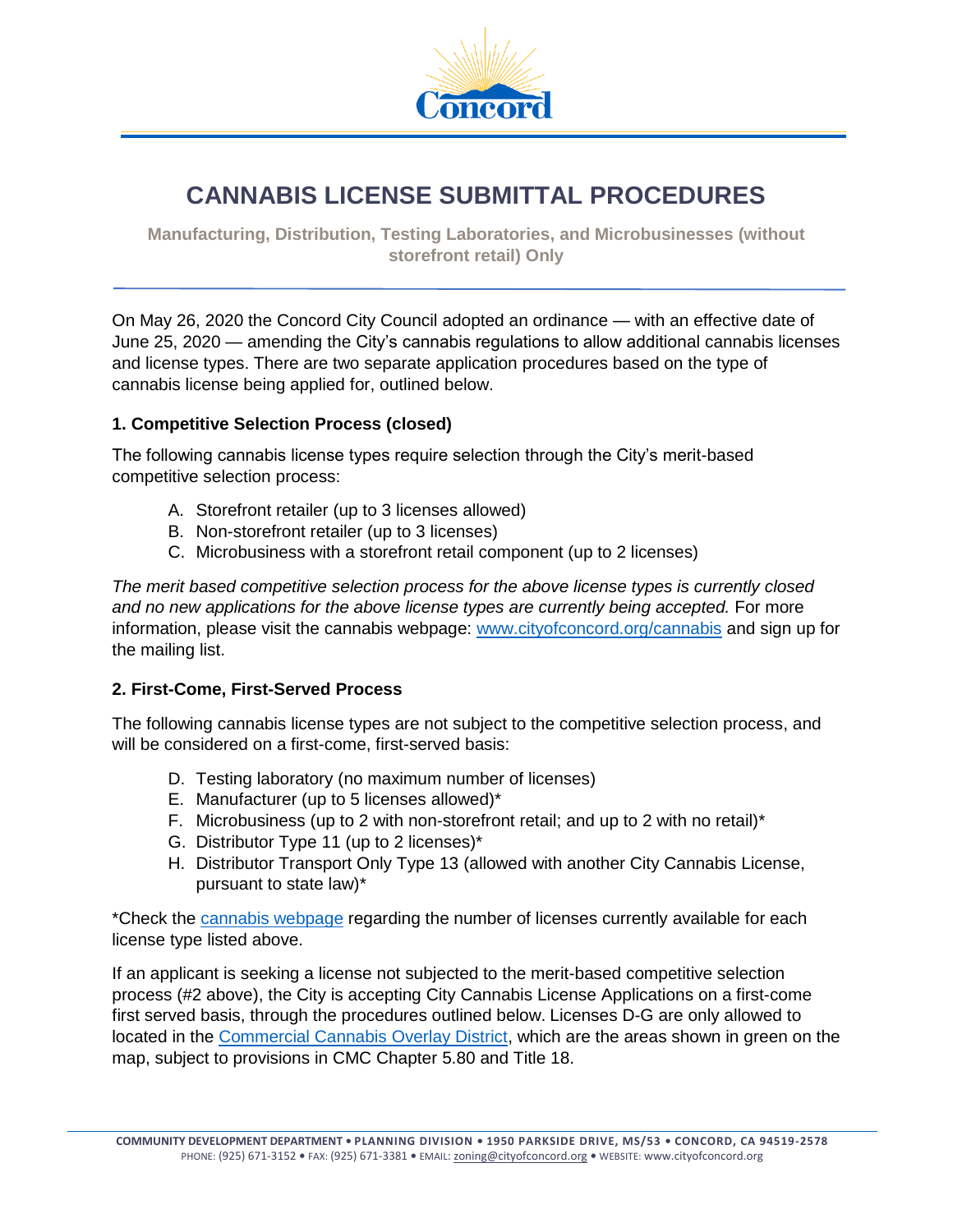# **City Cannabis License Submittal Procedures**

A City Cannabis License application, along with all required information, shall be submitted in person at the City of Concord Permit Center (1950 Parkside Drive) **by appointment only**. All applications shall contain the following components:

- Zoning Verification Letter (request required prior to application submittal; described below).
- A deposit of \$15,000 is required at the time of submittal, including a signed  $\frac{r}{\text{rust}}$ [Account Agreement](http://www.cityofconcord.org/DocumentCenter/View/264/Trust-Account-Agreement-PDF?bidId=) form.
- Applicants shall also submit a Zoning Compliance Fact Sheet (described below)
- The application will be date stamped "Received" by the project Planner at the Permit Center.

#### Zoning Verification Letter Request

**A zoning verification letter must be issued by the Planning Division. Zoning verification letters are required for all submittals and requests must be submitted prior to submittal of a City Cannabis License applications**. Please include the following in a PDF or MS Word document:

- Name of primary contact and business
- Email address and phone number of primary contact
- Payment for \$588.97 per APN (subject to change on July 1, 2022)
- Address and APN(s) for proposed site
- Type of cannabis license being sought
- $\bullet$  List of known sensitive uses<sup>1</sup> within 250 feet of property (measured property line to property line), if any
- Any additional questions you would like researched as part of your letter.

Applicants shall submit their zoning verification letter request in person or by email, along with all required information, at 1950 Parkside Drive or to [zoning@cityofconcord.org.](mailto:zoning@cityofconcord.org) The subject line (if submitting by email) shall indicate the business type (e.g. "Cannabis Zoning Verification Letter Request – Manufacturer"). Zoning verification letters require up to 30 days for processing.

*Note that the Planning Division may not be able to answer all questions in the zoning verification letter. Contact the Building Division regarding building code violation questions, and Code Enforcement regarding other code violations.* 

#### Sensitive Use Map<sup>2</sup>

The [linked map](http://www.cityofconcord.org/DocumentCenter/View/4655/CannMap_05142020) shows known sensitive uses, as of May 1, 2020, within 1,000 feet of areas where cannabis businesses are allowed to located. The 250-foot City-adopted buffer zone around those sensitive uses is also shown.

 $\overline{\phantom{a}}$ <sup>1</sup> Sensitive land use means a legally established use within the city consisting of (1) a public or private school that provides instruction from kindergarten to grade 12; (2) a child care facility, other than a large or small licensed family day care home, and includes infant centers, preschools, extended day care facilities, and school age child care centers; or (3) a youth community center, which is defined as a public or private facility that is primarily used to hot recreational or social activities for minors, including, but not limited to, private youth membership organizations or clubs, social service teenage club facilities video arcades, or similar amusement park facilities.

<sup>&</sup>lt;sup>2</sup> There may be additional sensitive uses not shown on this map; it is up to the cannabis business applicants to confirm if there are any potential sensitive uses within 250 feet of a proposed location.